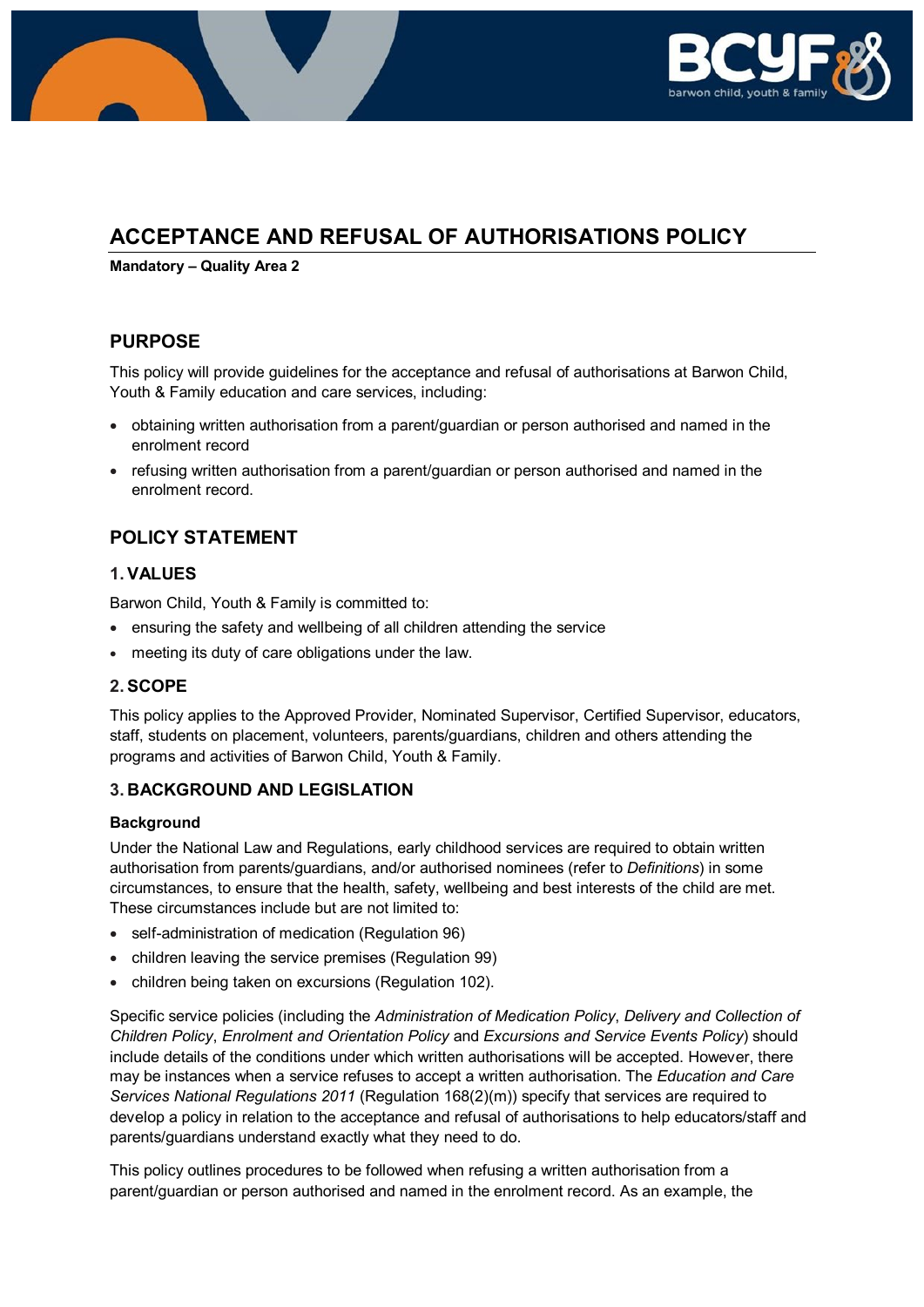National Law does not specify the minimum age of a person who is authorised to collect a child from the service premises. After consulting with parents/guardians and families, the Approved Provider may adopt a policy position accepting authorisations for persons over the age of 16 to collect a child from the service. This decision will then be outlined in the service's *Delivery and Collection of Children Policy*. In the event that the service receives written authorisation for a person under the age specified in its *Delivery and Collection of Children Policy*, to collect a child from the service, the procedures outlined below for refusing this written authorisation would be enacted.

### **Legislation and standards**

Relevant legislation and standards include but are not limited to:

- *Children, Youth and Families Act 2005* (Vic) *Child Wellbeing and Safety Act 2005* (Vic)
- *Child Wellbeing and Safety Act 2005* (Vic) (Part 2: Principles for Children)
- *Education and Care Services National Law Act 2010*: Section 167
- *Education and Care Services National Regulations 2011*: Regulations 96, 99, 102, 160, 161, 168(2)(m), 170
- *Family Law Act 1975* (Cth)
- *National Quality Standard*, Quality Area 2: Children's Health and Safety Standard 2.3: Each child is protected.

The most current amendments to listed legislation can be found at:

- Victorian Legislation Victorian Law Today:<http://www.legislation.vic.gov.au/>
- Commonwealth Legislation ComLaw: <http://www.comlaw.gov.au/>

### **4. DEFINITIONS**

The terms defined in this section relate specifically to this policy. For commonly used terms e.g. Approved Provider, Nominated Supervisor, Regulatory Authority etc. refer to the *General Definitions* section of this manual.

**Attendance record:** Kept by the service to record details of each child attending the service including name, time of arrival and departure, signature of person delivering and collecting the child or of the Nominated Supervisor or educator (Regulation 158(1)).

**Authorised nominee:** (In relation to this policy) a person who has been given written authority by the parents/guardians of a child to collect that child from the education and care service. These details will be on the child's enrolment form.

The National Law and National Regulations do not specify a minimum age limit for an authorised nominee. Each service will need to determine if a person under the age of 18 is able to be an authorised nominee and, if so, what constitutes the minimum acceptable age at that service.

**Duty of care:** A common law concept that refers to the responsibilities of organisations to provide people with an adequate level of protection against harm and all reasonable foreseeable risk of injury.

**Inappropriate person:** A person who may pose a risk to the health, safety or wellbeing of any child attending the education and care service, or whose behaviour or state of mind make it inappropriate for him/her to be on the premises e.g. a person under the influence of drugs or alcohol (Act 171(3)).

**Medication record:** Contains details for each child to whom medication is to be administered by the service. This includes the child's name, signed authorisation to administer medication and a record of the medication administered, including time, date, dosage, manner of administration, name and

*EYM Acceptance & Refusal of Authorisations Policy Custodian: Manager Early Years Review Date: May 2020 Version No: 2 This document is uncontrolled when printed. Refer to BCYF intranet for current version.* © 2017 Early Learning Association Australia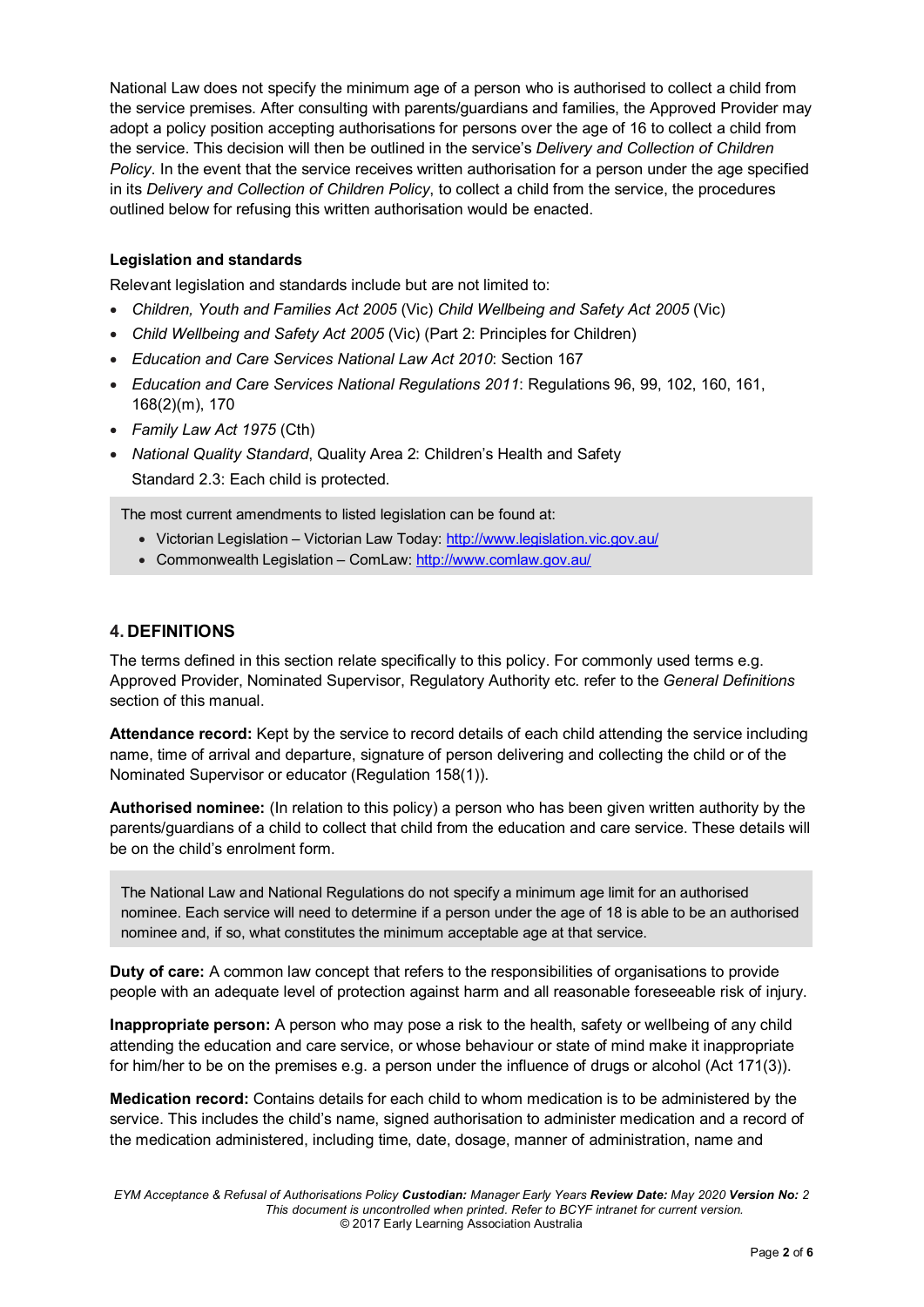signature of person administering the medication and of the person checking the medication, if required (Regulation 92). A sample medication record is available on the ACECQA website.

### **5. SOURCES AND RELATED POLICIES**

### **Sources**

• Australian Children's Education and Care Quality Authority (ACECQA): www.acecga.gov.au

### **Service policies**

- *Administration of Medication Policy*
- *Child Safe Environment Policy*
- *Dealing with Medical Conditions Policy*
- *Delivery and Collection of Children Policy*
- *Enrolment and Orientation Policy*
- *Excursions and Service Events Policy*
- *Incident, Injury, Trauma and Illness Policy*

# **PROCEDURES**

#### **The Approved Provider is responsible for:**

- ensuring that parents/guardians are provided with a copy of all service policies
- ensuring that the Nominated Supervisor and all staff follow the policies and procedures of the service
- ensuring that all parents/guardians have completed the authorised nominee section of their child's enrolment form (refer to *Enrolment and Orientation Policy*), and that the form is signed and dated before the child is enrolled at the service
- ensuring that permission forms for excursions are provided to the parent/guardian or authorised nominee prior to the excursion (refer to *Excursions and Service Events Policy*)
- ensuring that an attendance record (refer to *Definitions*) is maintained to account for all children attending the service
- keeping a written record of all visitors to the service, including time of arrival and departure
- ensuring that where children require medication to be administered by educators/staff, this is authorised in writing, signed and dated by a parent/guardian or authorised nominee, and included with the child's medication record (refer to *Definitions*) (refer to *Administration of Medication Policy* and *Dealing with Medical Conditions Policy*)
- ensuring educators/staff do not administer medication without the authorisation of a parent/guardian or authorised nominee, except in the case of an emergency, including an asthma or anaphylaxis emergency (refer to *Administration of Medication Policy*, *Dealing with Medical Conditions Policy*, *Incident, Injury, Trauma and Illness Policy*, *Emergency and Evacuation Policy, Asthma Policy* and *Anaphylaxis Policy*)
- ensuring educators/staff allow a child to participate in an excursion only with the written authorisation of a parent/guardian or authorised nominee including details required under Regulation 102(4)&(5) (refer to *Excursions and Service Events Policy*)
- ensuring educators/staff allow a child to depart from the service only with a person who is the parent/guardian or authorised nominee, or with the written authorisation of one of these, except in the case of a medical or other emergency (refer to *Delivery and Collection of Children Policy* and *Child Safe Environment Policy*)
- ensuring that there are procedures in place if an inappropriate person (refer to *Definitions*) attempts to collect a child from the service (refer to *Delivery and Collection of Children Policy* and *Child Safe Environment Policy*)

*EYM Acceptance & Refusal of Authorisations Policy Custodian: Manager Early Years Review Date: May 2020 Version No: 2 This document is uncontrolled when printed. Refer to BCYF intranet for current version.* © 2017 Early Learning Association Australia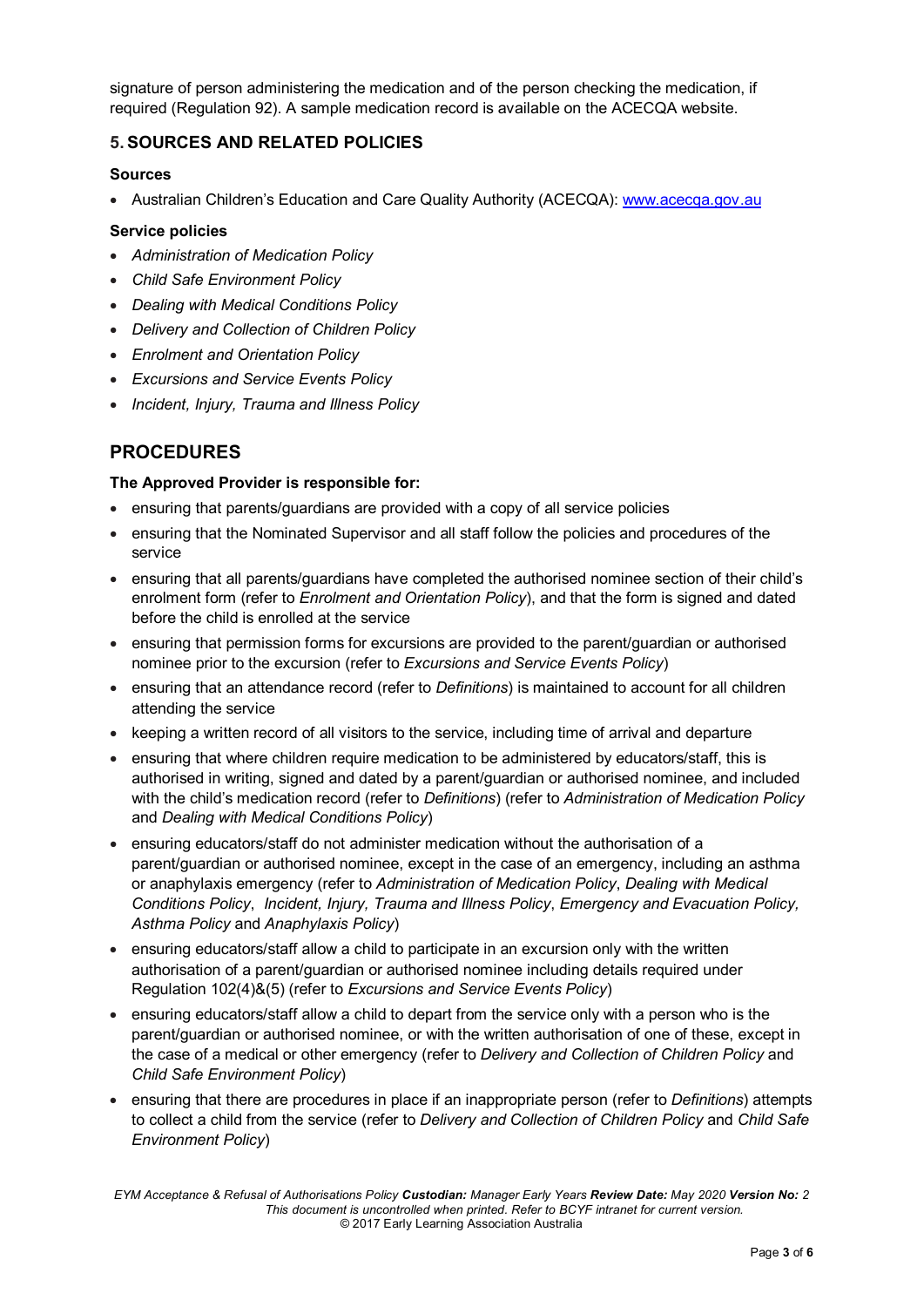• developing and enacting procedures for dealing with a written authorisation that does not meet the requirements outlined in service policies (refer to Attachment 1).

### **The Nominated Supervisor is responsible for:**

- following the policy and procedures of the service
- ensuring that medication is not administered to a child without the authorisation of a parent/guardian or authorised nominee, except in the case of an emergency, including an asthma or anaphylaxis emergency (refer to *Administration of Medication Policy, Dealing with Medical Conditions Policy*, *Incident, Injury, Trauma and Illness Policy*, *Emergency and Evacuation Policy*, *Asthma Policy* and *Anaphylaxis Policy*)
- ensuring a child only departs from the service with a person who is the parent/guardian or authorised nominee, or with the written authorisation of one of these, except in the case of a medical or other emergency (refer to *Delivery and Collection of Children Policy* and *Child Safe Environment Policy*)
- ensuring a child is not taken outside the service premises on an excursion except with the written authorisation of a parent/guardian or authorised nominee including details required under Regulation 102(4)&(5) (refer to *Excursions and Service Events Policy*)
- informing the Approved Provider when a written authorisation does not meet the requirements outlined in service policies.

### **Certified Supervisors and other educators are responsible for:**

- following the policies and procedures of the service
- checking that parents/guardians sign and date permission forms for excursions
- checking that parents/guardians or authorised nominees sign the attendance record (refer to *Definitions*) as their child arrives at and departs from the service
- administering medication only with the written authorisation of a parent/guardian or authorised nominee, except in the case of an emergency, including an asthma or anaphylaxis emergency (refer to *Administration of Medication Policy*, *Dealing with Medical Conditions Policy*, *Incident, Injury, Trauma and Illness Policy* and *Emergency and Evacuation Policy*)
- allowing a child to participate in an excursion only with the written authorisation of a parent/guardian or authorised nominee including details required under Regulation 102(4)&(5) (refer to *Excursions and Service Events Policy*)
- allowing a child to depart from the service only with a person who is the parent/guardian or authorised nominee, or with the written authorisation of one of these, except in the case of a medical or other emergency (refer to *Delivery and Collection of Children Policy* and *Child Safe Environment Policy*)
- following procedures if an inappropriate person (refer to *Definitions*) attempts to collect a child from the service (refer to *Delivery and Collection of Children Policy* and *Child Safe Environment Policy*)
- informing the Approved Provider when a written authorisation does not meet the requirements outlined in service policies.

#### **Parents/guardians are responsible for:**

- reading and complying with the policies and procedures of the service
- completing and signing the authorised nominee section (refer to *Definitions*) of their child's enrolment form (refer to *Enrolment and Orientation Policy*) before their child commences at the service
- signing and dating permission forms for excursions
- signing the attendance record (refer to *Definitions*) as their child arrives at and departs from the service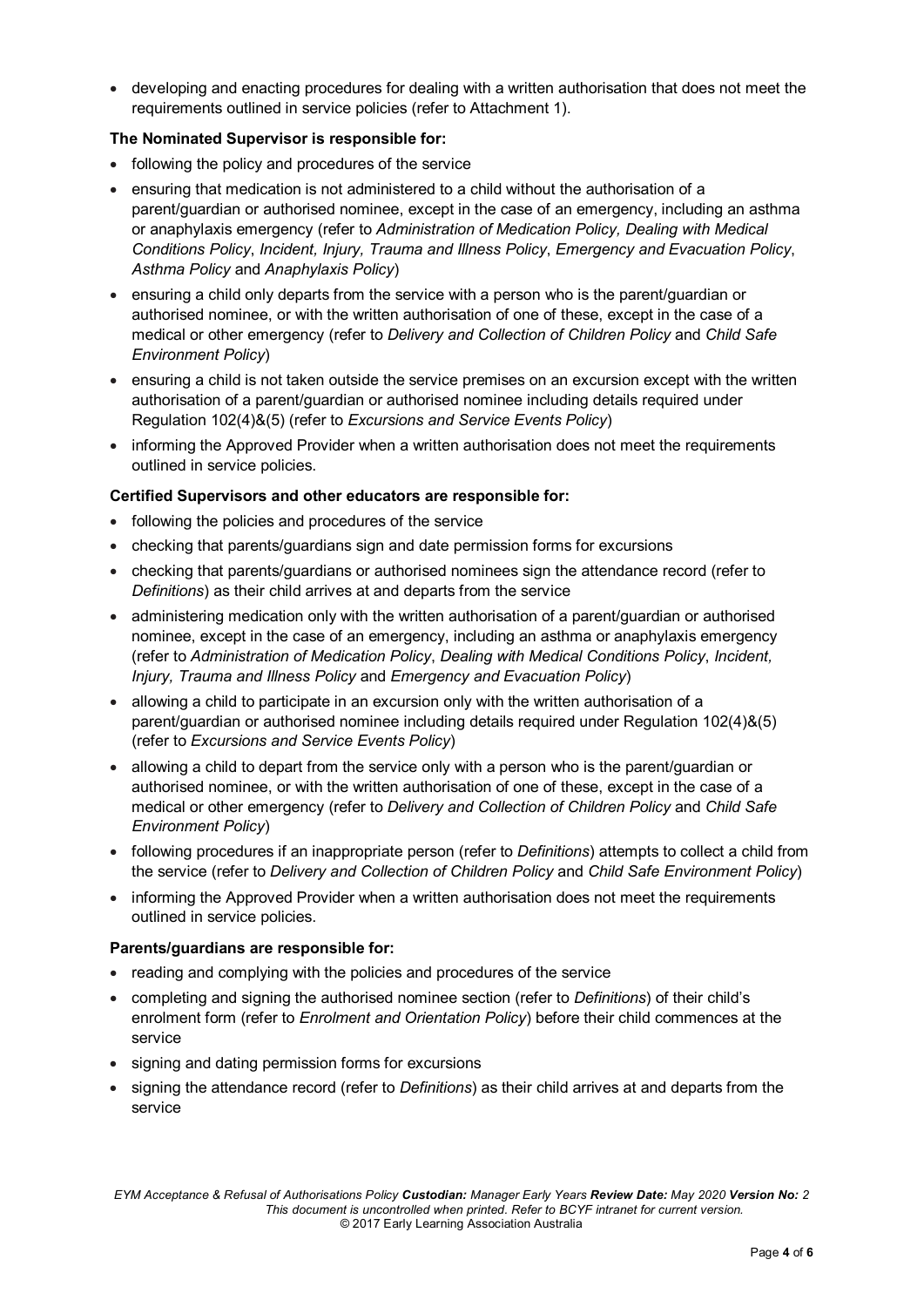• providing written authorisation where children require medication to be administered by educators/staff, and signing and dating it for inclusion in the child's medication record (refer to *Definitions*).

**Volunteers and students, while at the service, are responsible for following this policy and its procedures.**

# **EVALUATION**

In order to assess whether the values and purposes of the policy have been achieved, the Approved Provider will:

- regularly seek feedback from everyone affected by the policy regarding its effectiveness
- monitor the implementation, compliance, complaints and incidents in relation to this policy
- keep the policy up to date with current legislation, research, policy and best practice
- revise the policy and procedures as part of the service's policy review cycle, or as required
- notify parents/guardians at least 14 days before making any changes to this policy or its procedures.

# **ATTACHMENTS**

• Attachment 1: Procedures for refusing a written authorisation

## **AUTHORISATION/DOCUMENT HISTORY**

This policy was initially adopted by the Approved Provider of Glastonbury Community Services (now Barwon, Child Youth & Family) education and care services on 7 October 2013.

| <b>Version</b><br><b>Number</b> | <b>Approval Date</b>                      | <b>Approved By</b>                                     | <b>Brief Description</b>                                                      |
|---------------------------------|-------------------------------------------|--------------------------------------------------------|-------------------------------------------------------------------------------|
| V <sub>1</sub>                  | April 2016                                | Executive<br><b>Director Client</b><br><b>Services</b> | Glastonbury Community Services policy reviewed and<br>reformatted under BCYF. |
| V2                              | May 2018                                  | Executive<br><b>Director Client</b><br><b>Services</b> | Policy reviewed against the National Quality Framework                        |
| <b>Author</b>                   | Manager Early Years                       |                                                        |                                                                               |
| <b>Reviewer</b>                 | <b>Executive Director Client Services</b> |                                                        |                                                                               |

### **REVIEW DATE: MAY 2020**